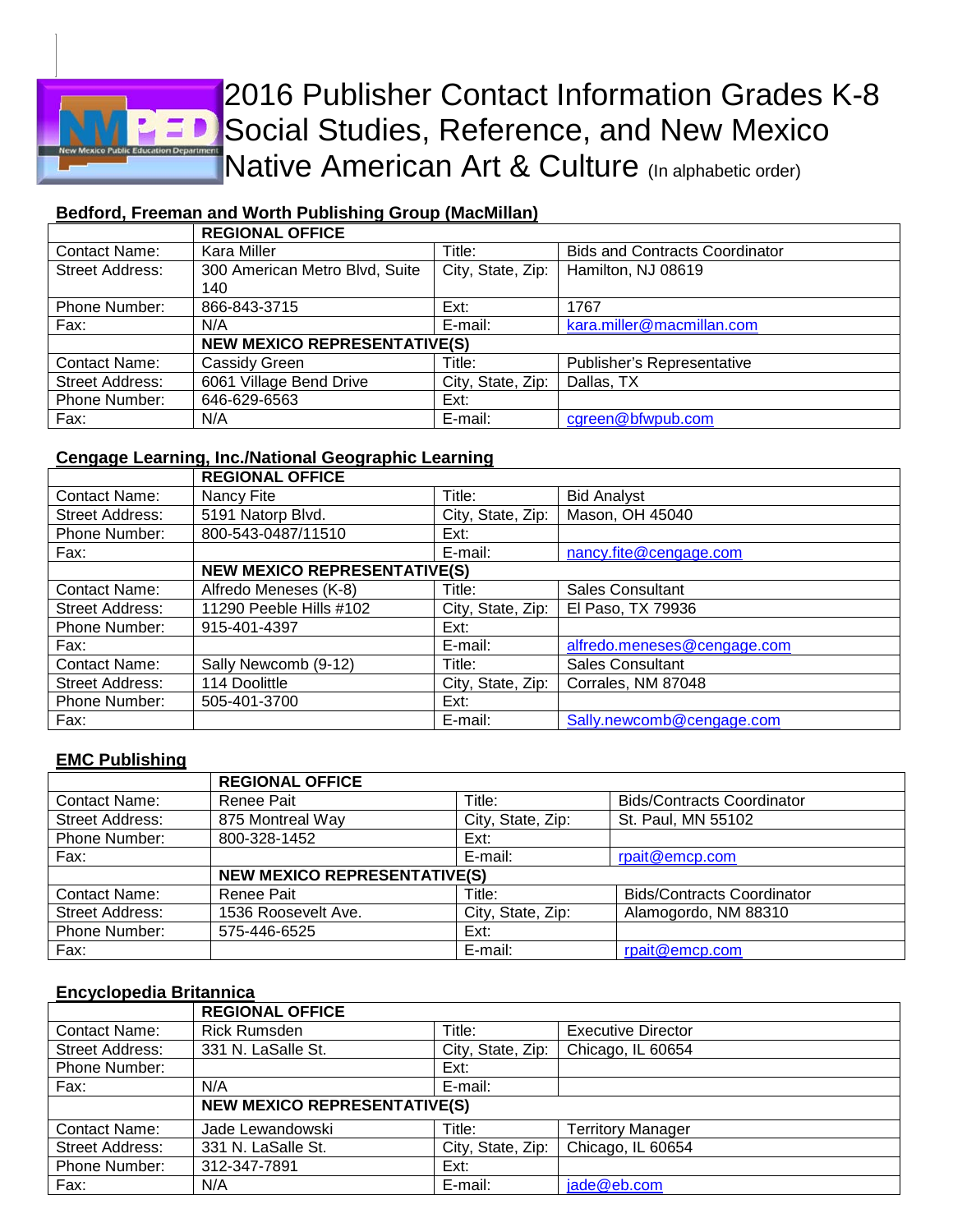#### **Gibbs Smith Publisher**

|                        | <b>REGIONAL OFFICE</b>              |                   |                                  |  |
|------------------------|-------------------------------------|-------------------|----------------------------------|--|
| <b>Contact Name:</b>   | Charlene Kerwin                     | Title:            | Publisher                        |  |
| <b>Street Address:</b> | PO Box 667                          | City, State, Zip: | Layton, UT 84041                 |  |
| Phone Number:          | 800-748-5439                        | Ext:              | 143                              |  |
| Fax:                   |                                     | E-mail:           | charlene.kerwin@gibbs-smith.com  |  |
|                        | <b>NEW MEXICO REPRESENTATIVE(S)</b> |                   |                                  |  |
| <b>Contact Name:</b>   | Ken Barr                            | Title:            | Independent Sales Representative |  |
| <b>Street Address:</b> | 13930 E Coyote Rd                   | City, State, Zip: | Scottsdale, AZ 85259             |  |
| Phone Number:          | 480-860-8770                        | Ext:              |                                  |  |
| Fax:                   |                                     | E-mail:           | gseducation@cox.net              |  |

# **Houghton Mifflin Harcourt**

|                        | <b>REGIONAL OFFICE</b>           |                   |                           |
|------------------------|----------------------------------|-------------------|---------------------------|
| <b>Contact Name:</b>   | <b>Natalie Willis</b>            | Title:            | Manager, Business Desk    |
| <b>Street Address:</b> | 10801 N. MoPac Expressway        | City, State, Zip: | Austin, TX 78759          |
| Phone Number:          | 512-721-7245                     | Ext:              |                           |
| Fax:                   |                                  | E-mail:           | Natalie. Willis@hmhco.com |
|                        | <b>NEW MEXICO REPRESENTATIVE</b> |                   |                           |
| <b>Contact Name:</b>   | Dianne McCreary                  | Title:            | <b>Account Executive</b>  |
| <b>Street Address:</b> | 7300 New Dawn Court NE           | City, State, Zip: | Albuquerque, NM 87122     |
| Phone Number:          | 505-358-1926                     | Ext:              |                           |
| Fax:                   |                                  | E-mail:           | Dianne.mccreary@hmhco.com |

#### **John Wiley and Sons**

|                        | <b>REGIONAL OFFICE</b>              |                   |                             |  |
|------------------------|-------------------------------------|-------------------|-----------------------------|--|
| <b>Contact Name:</b>   | Lisa Culhane                        | Title:            | Director, Channel Marketing |  |
| Street Address:        | 111 River St.                       | City, State, Zip: | Hoboken, NJ 07030           |  |
| Phone Number:          | 201-748-6662                        | Ext:              |                             |  |
| Fax:                   |                                     | E-mail:           | lculhane@wiley.com          |  |
|                        | <b>NEW MEXICO REPRESENTATIVE(S)</b> |                   |                             |  |
| <b>Contact Name:</b>   | Leslie Matthews                     | Title:            | Senior Account Rep          |  |
| <b>Street Address:</b> | 111 River St.                       | City, State, Zip: | Hoboken, NJ 07030           |  |
| Phone Number:          | 201-748-5620                        | Ext:              |                             |  |
| Fax:                   |                                     | E-mail:           | Imatthews@wiley.com         |  |

### **McGraw-Hill Education**

|                        | <b>REGIONAL OFFICE</b>              |                   |                                  |
|------------------------|-------------------------------------|-------------------|----------------------------------|
| <b>Contact Name:</b>   | Kim Gillert                         | Title:            | <b>District Manager</b>          |
| <b>Street Address:</b> | 6873 Hackberry Ridge                | City, State, Zip: | Owasso, OK 74055                 |
| Phone Number:          | 918-740-2169                        | Ext:              |                                  |
| Fax:                   |                                     | E-mail:           | kimberly.gillert@mheducation.com |
|                        | <b>NEW MEXICO REPRESENTATIVE(S)</b> |                   |                                  |
| <b>Contact Name:</b>   | Lucia Medina                        | Title:            | <b>Sales Representative</b>      |
| <b>Street Address:</b> | 15 Isabelita Road                   | City, State, Zip: | Tijeras, NM, 87059               |
| Phone Number:          | 505-660-4231                        | Ext:              |                                  |
| Fax:                   |                                     | E-mail:           | lucia.medina@mheducation.com     |

# **Pearson Education, Inc. / Prentice Hall**

|                        | <b>REGIONAL OFFICE</b>                  |                   |                                    |
|------------------------|-----------------------------------------|-------------------|------------------------------------|
| Contact Name:          | Hope Heredia                            | Title:            | Supervisor, Adoption Administrator |
| Street Address:        | 221 River Street, 2 <sup>nd</sup> Floor | City, State, Zip: | Hoboken, NJ 07030                  |
| Phone Number:          | 201-236-5445                            | Ext:              |                                    |
| Fax:                   |                                         | E-mail:           | Hope.heredia@pearson.com           |
|                        | <b>NEW MEXICO REPRESENTATIVE(S)</b>     |                   |                                    |
| <b>Contact Name:</b>   | <b>Christy Grossnickle</b>              | Title:            | <b>Adoption General Manager</b>    |
| <b>Street Address:</b> | 219 W Desert Flower Lane                | City, State, Zip: | Phoenix, AZ 85045                  |
| Phone Number:          | 480-766-3208                            | Ext:              |                                    |
| Fax:                   |                                         | E-mail:           | christy.grossnickle@pearson.com    |
|                        |                                         |                   |                                    |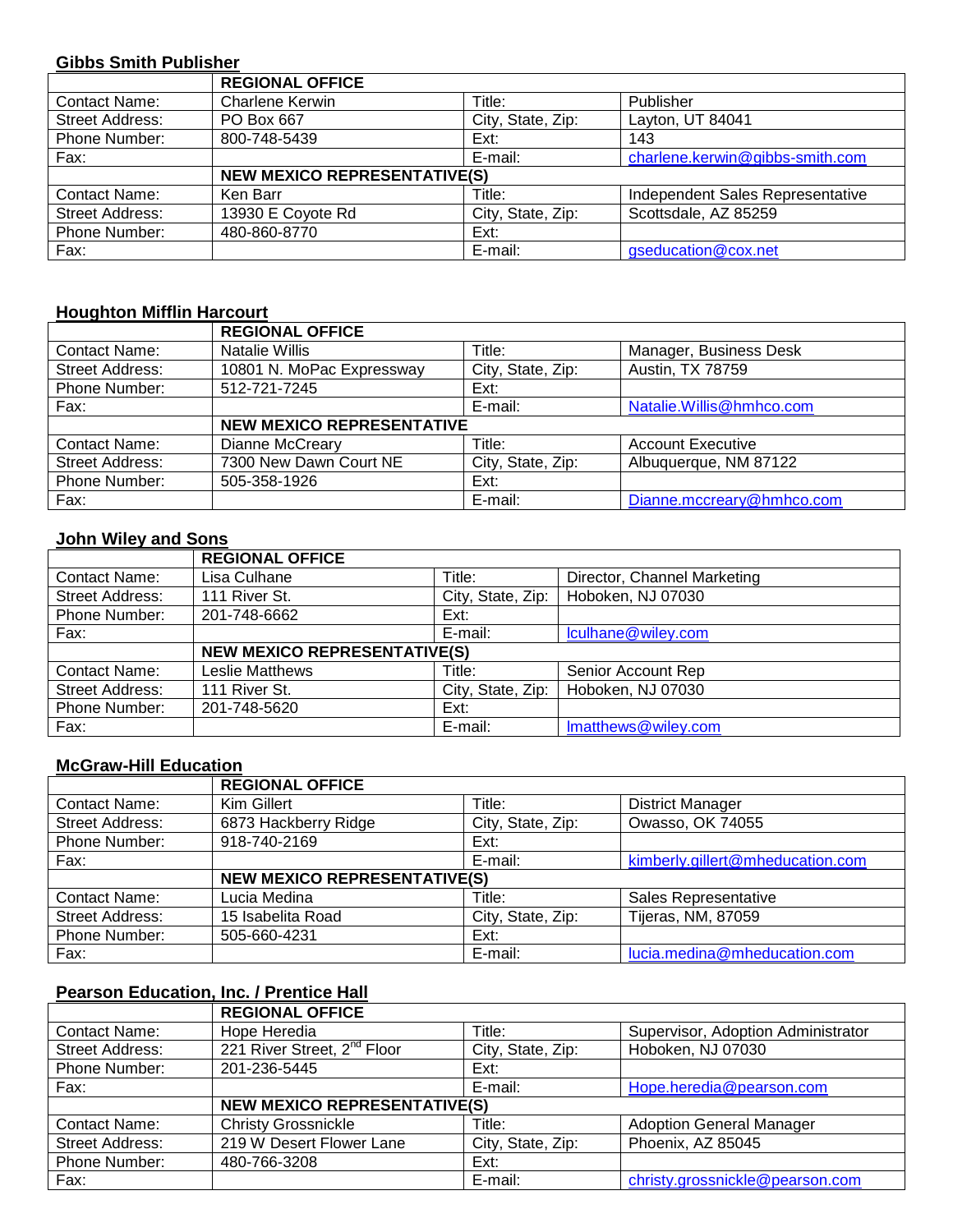## **Pearson Education, Inc. / Scott Foresman**

|                        | <b>REGIONAL OFFICE</b>              |                   |                                     |
|------------------------|-------------------------------------|-------------------|-------------------------------------|
| <b>Contact Name:</b>   | Ellen Fan                           | Title:            | Senior Sales Adoption Administrator |
| Street Address:        | 1900 East Lake Avenue               | City, State, Zip: | Glenview, IL 60025                  |
| <b>Phone Number:</b>   | 847-963-0755                        | Ext:              |                                     |
| Fax:                   |                                     | E-mail:           | elizabeth.fan@pearson.com           |
|                        | <b>NEW MEXICO REPRESENTATIVE(S)</b> |                   |                                     |
| <b>Contact Name:</b>   | <b>Christy Grossnickle</b>          | Title:            | <b>Adoption General Manager</b>     |
| <b>Street Address:</b> | 219 W Desert Flower Lane            | City, State, Zip: | Phoenix, AZ 85045                   |
| Phone Number:          | 480-766-3208                        | Ext:              |                                     |
| Fax:                   |                                     | E-mail:           | christy.grossnickle@pearson.com     |

## **Salina Bookshelf, INC**

|                      | <b>REGIONAL OFFICE</b>              |                   |                              |
|----------------------|-------------------------------------|-------------------|------------------------------|
| <b>Contact Name:</b> | Eric Lockard                        | Title:            | President                    |
| Street Address:      | 1120 W. University Ave., Ste. 102   | City, State, Zip: | Flagstaff, AZ 86001          |
| Phone Number:        | (928) 527-0070                      | Ext:              | 425                          |
| Fax:                 |                                     | E-mail:           | elockard@salinabookshelf.com |
|                      | <b>NEW MEXICO REPRESENTATIVE(S)</b> |                   |                              |
| <b>Contact Name:</b> | Eric Lockard                        | Title:            | President                    |
| Street Address:      | 1120 W. University Ave., Ste. 102   | City, State, Zip: | Flagstaff, AZ 86001          |
| Phone Number:        | (928) 527-0070                      | Ext:              | 425                          |
| Fax:                 |                                     | E-mail:           | elockard@salinabookshelf.com |

# **Social Studies School Service/Nystrom Education**

|                        | <b>REGIONAL OFFICE</b>              |                   |                               |  |
|------------------------|-------------------------------------|-------------------|-------------------------------|--|
| <b>Contact Name:</b>   | Jennifer Carlson                    | Title:            | <b>Sales Director</b>         |  |
| <b>Street Address:</b> | 10200 Jefferson St.                 | City, State, Zip: | Culver City, CA 90232         |  |
| Phone Number:          | 800-421-4246                        | Ext:              | 286                           |  |
| Fax:                   | N/A                                 | E-mail:           | jcarlson@nystromeducation.com |  |
|                        | <b>NEW MEXICO REPRESENTATIVE(S)</b> |                   |                               |  |
| <b>Contact Name:</b>   | <b>Summer Carter</b>                | Title:            | <b>Curriculm Coordinator</b>  |  |
| Street Address:        | 10200 Jefferson St.                 | City, State, Zip: | Culver City, CA 90232         |  |
| Phone Number:          | 800-421-4246                        | Ext:              |                               |  |
| Fax:                   | N/A                                 | E-mail:           | scarter@nystromeducation.com  |  |